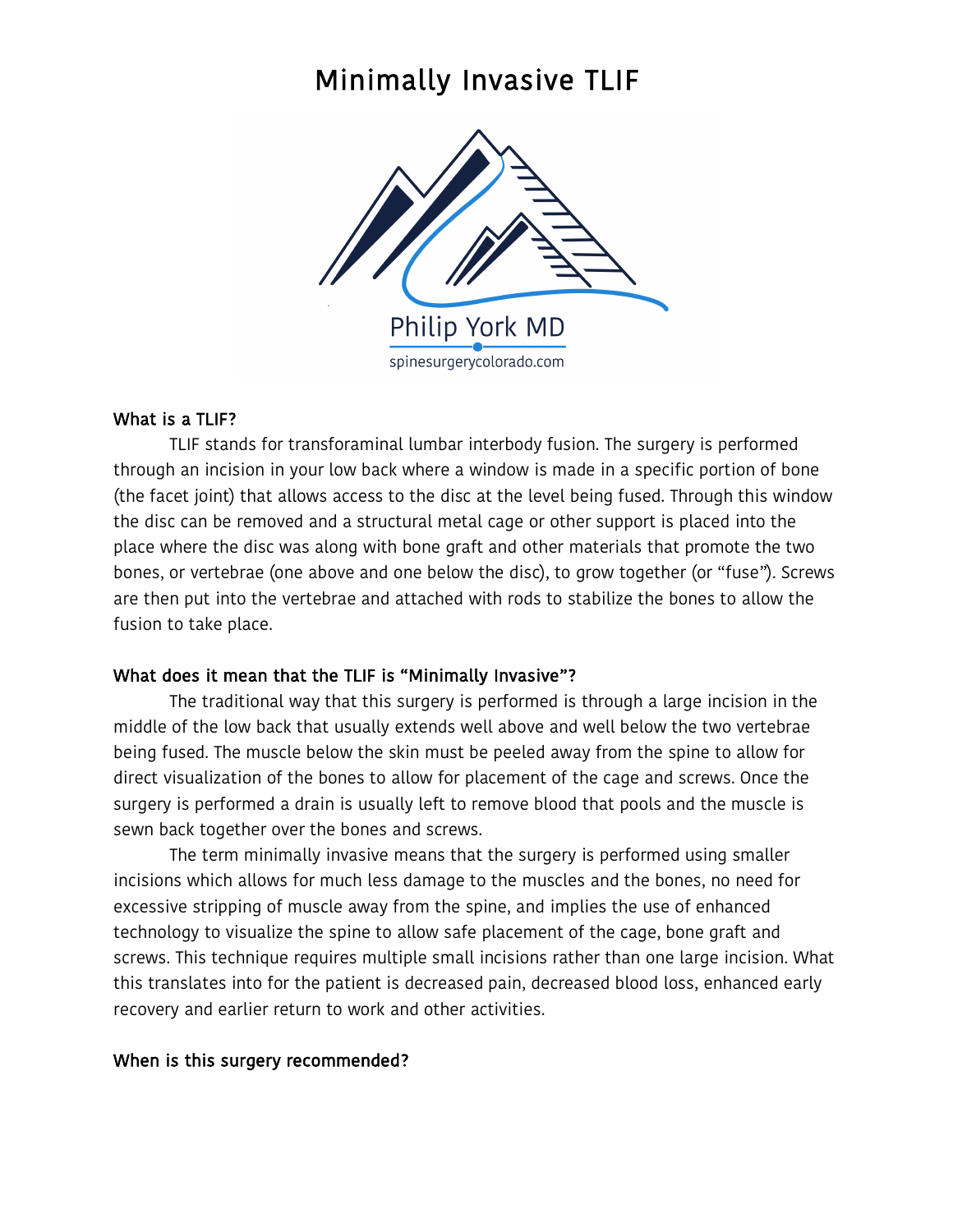# Minimally Invasive TLIF

Fusions procedures such as a TLIF are most often recommended when there is pain or dysfunction that is related to some degree of instability in the spine. This means that if there is a pinched nerve, spinal stenosis, or severe back pain that is coming from an area of the spine where the two vertebrae have excessive motion between them. The technical term for this instability is spondylolisthesis. The fusion is performed, with or without additional decompression of the nerves effected, to stabilize these two bones. These fusions can also be recommended in other settings such as deformity (ex. Scoliosis), in certain trauma settings, in certain categories of nerve pinching (ex. Foraminal stenosis), or when the spine wears out above or below a prior fusion.

#### What are the risks of the surgery?

Risks common to all spine surgery include nerve irritation or nerve injury (rare), spinal fluid leak, fracture of the bone, failure of the two bones to heal/fuse together (known as pseudarthrosis) which can lead to broken rods or screws (known as hardware failure), increased stress on nearby non-fused levels that might occur over time – all of which might require additional surgeries. Most of these risks are rare, and it is important to make sure that you have had all of the appropriate workup to make sure you have the best chance of having maximum improvement in pain and function once you have recovered.

#### What is the recovery like?

Each patient's recovery is unique and depends on a number of factors such as age, fitness, medical history, and preoperative pain medication requirement. However, in general, the surgery takes about 90 minutes of surgical time for a one-level fusion. There is minimal blood loss with the minimally invasive technique and the risk for infection or wound healing issues is extremely low. You can expect 1-2 nights in the hospital for a one-level fusion, however, younger patients, healthier patients, and those who do not take prescription pain medications leading up to the surgery can sometimes discharge after a short observation period. You will be prescribed at least 14 days of prescription pain medications to take at home and are encouraged to take full strength Tylenol (1,000mg in 4 doses daily for most patients) in addition. You will be encouraged to be up walking right away and to work towards walking for 30min twice a day. You will be instructed on "BLT" precautions (Bending, Lifting and Twisting) in which you are not to lift more than 10 pounds in each hand and to avoid aggressive bending or twisting for the first 6 weeks. While most patients are instructed to plan on taking 6 weeks off from work, many request approval to return to work earlier. The first 2-3 days can be pretty painful, then as the pain improves you will increase your activity. After 2-3 weeks you start to feel like you are making big strides in your recovery and at 6 weeks most of the daily aching in the back has resolved. If you had leg pain from a pinched nerve before surgery this usually improves relatively quickly but can also be met with some irritating nerve symptoms as the nerve recovers.